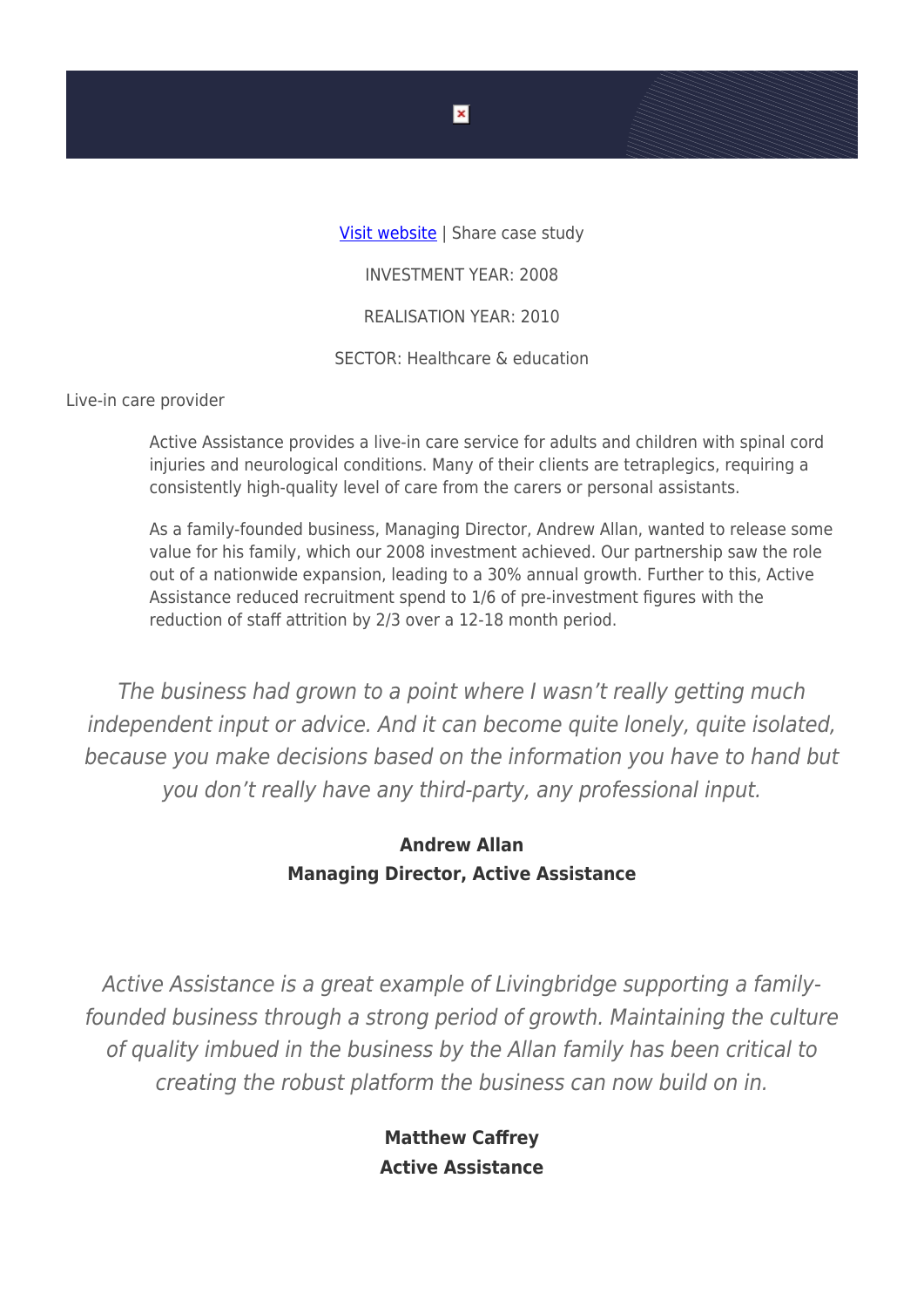Our partnership with Livingbridge has been extremely important in helping us secure the continued growth and development of the business.

> **Andrew Allan Managing Director, Active Assistance**

## **The right tools for growth**



We supported a talent retention scheme with a robust development, rewards and benefits strategy for personal assistants. The number of personal assistants engaged in the Health and Social Care NVQ was also accelerated.

[Find top talent](https://www.livingbridge.com/g_accelerator/talent/)  $\longrightarrow$ 



We helped launch an electronic record keeping system to streamline Active Assistance's processes, making them more secure, clear, and effective for staff and clients alike.

[Enable technology](https://www.livingbridge.com/g_accelerator/tech-enablement/)  $\rightarrow$ 





We assisted with the merger of First Call Care Services, to creat a national provider of live-in and live-out care.

**[Deliver M&A](https://www.livingbridge.com/g_accelerator/mergers-and-acquisitions/)**